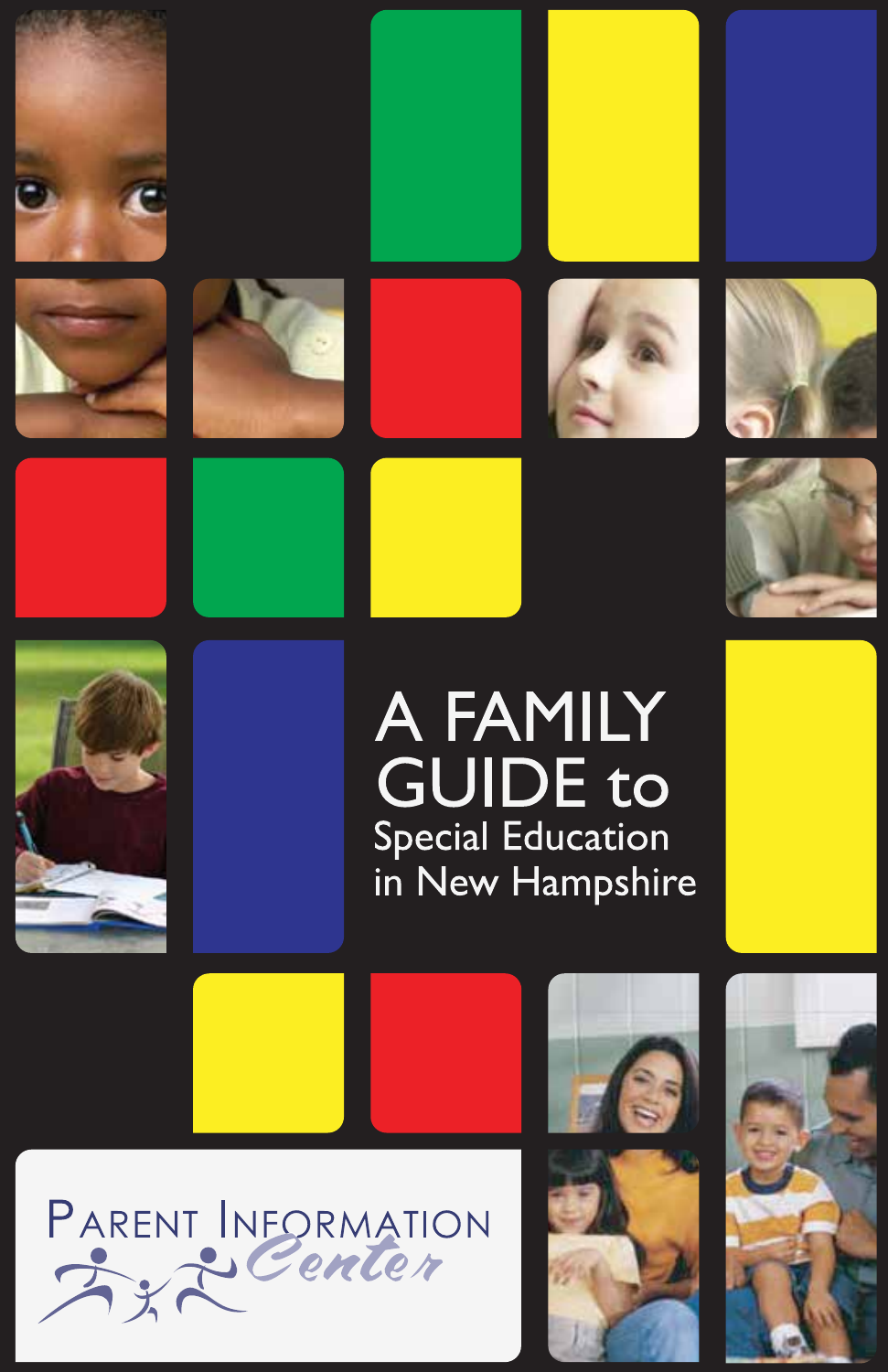**P** arents play an important role in their children's education. When a child has a disability and needs special education, parents are their most important advocates. If you believe that your child has a disability and needs special education one of the most important things for you to do is learn more about the special education process.

This booklet provides a brief overview of the NH special education process. By gaining knowledge and skills you will be able to participate more effectively in meetings and make better informed decisions for your child. This guide includes questions you can ask your child's school about special education. At the end of this booklet, there is a listing of resources where you can find more information.

The Parent Information Center on Special Education provides information and support to parents and others so that they may participate effectively as team members in the special education process. We believe that all children can succeed with the right support. Our vision is that children with disabilities have successful educational experiences that prepare them to be actively involved in the community as adults.



## **What is special education?**

Schools are for all children, helping them to develop socially, emotionally, physically, and academically. For some children with disabilities, school can be very challenging. However, with specially designed programs they too can succeed.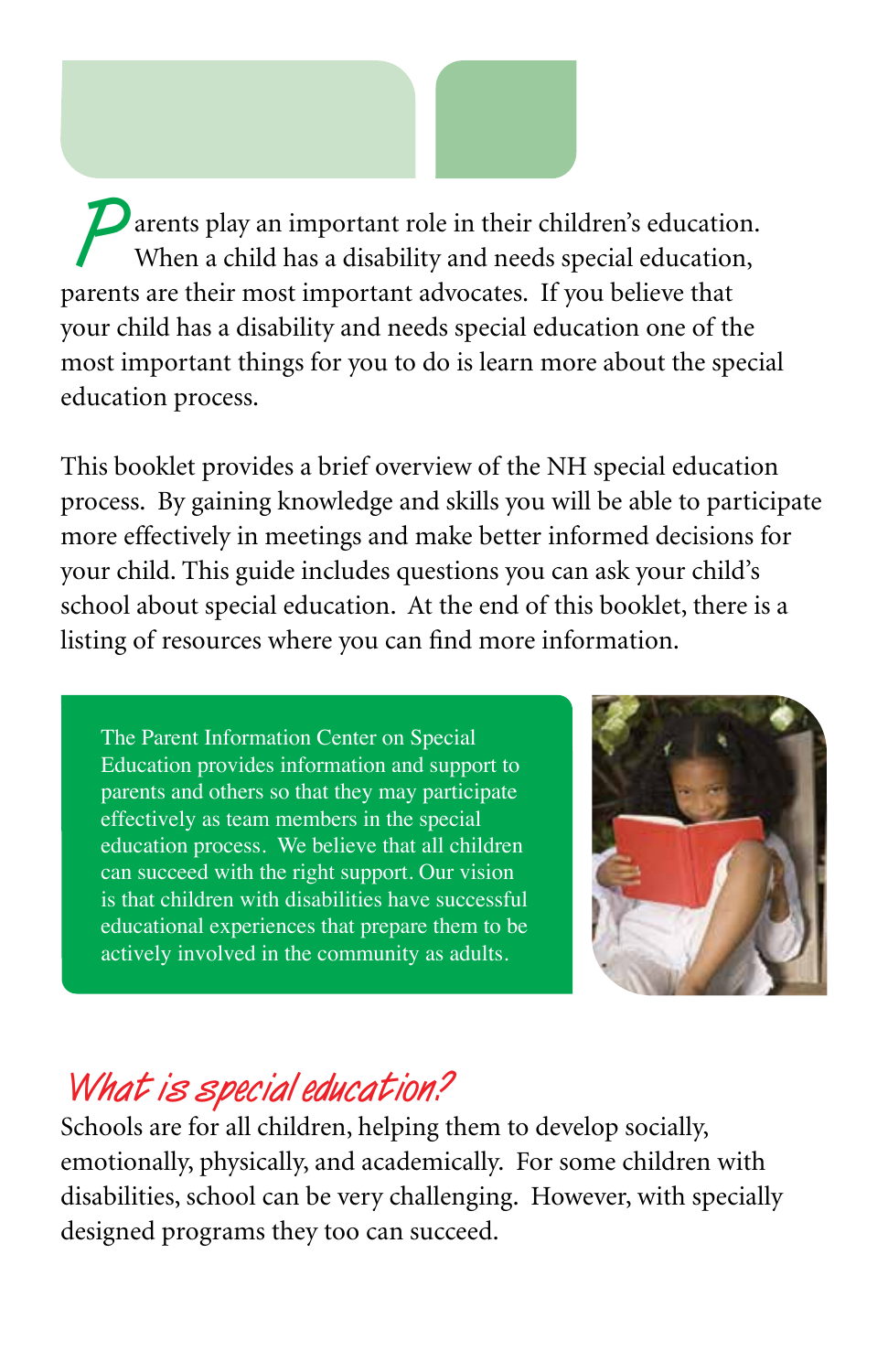Special education is specially designed instruction and related services to meet the unique needs of a child with a disability. The purpose of special education is to ensure that children with disabilities receive a Free Appropriate Public Education (FAPE).



If a child is tested and found to need special education it must be made available at no cost to the parents.

# **Who is entitled to receive special education?**

Not all children who have a disability are entitled to special education. Children who have a disability (meaning that the disability affects their academic or functional performance) and are between 3 and 21 years of age and have not received a regular high school diploma, are eligible for special education. Children younger than age 3 may be eligible for Family Centered Early Supports and Services (ESS). For more information on ESS, contact the PIC on Special Education.

A child must be found eligible for special education using the special education process. This process must be followed to determine not only whether a child is eligible for special education but also to design a program that meets the child's unique needs. It is important for families to know what to expect so that they can be effective team members. Below is a visual of the steps in the NH special education process.

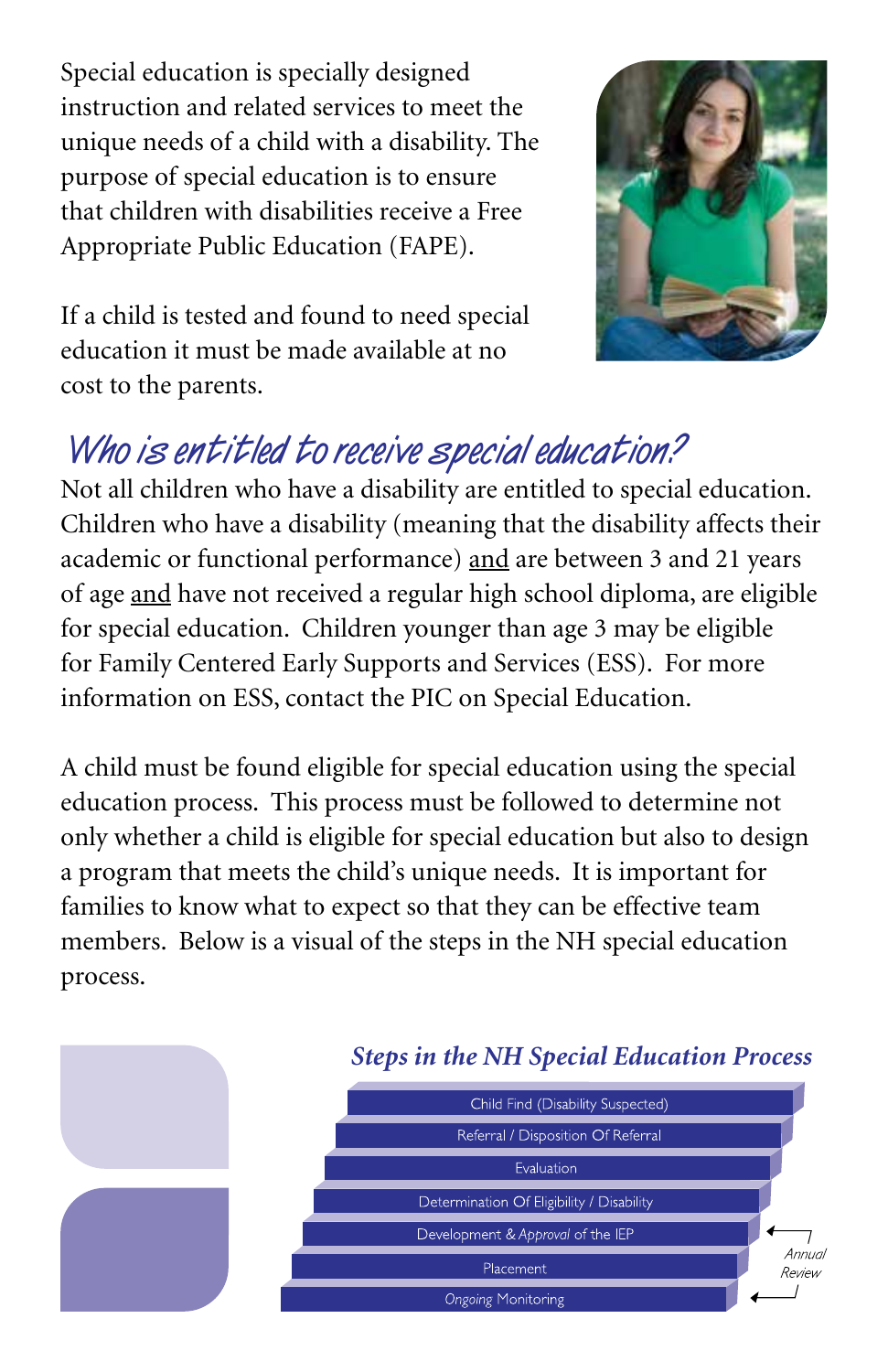# **How does the special education process begin?**

If your child is struggling academically, socially, emotionally, having behavioral problems or difficulty communicating, you may make a referral for special education. A referral is a formal request asking that your child be evaluated to see if they are eligible for special education.

PIC on Special Education recommends that you make the referral in writing, send a copy to the principal and special education director or coordinator, and keep a copy for your records.

When you write the referral letter it should contain the reasons why you believe your child may have a disability and need special education. Be sure to include your child's name, grade, and school they attend. You may also want to send copies of any input from your child's doctor or specialist that supports your belief that your child needs special education. The letter should also contain a statement that says, "I am requesting that you evaluate my child for special education." For a sample letter, go to PIC on Special Education's website www. nhspecialed.org.

It is important to know that anyone can make a referral for special education. If someone else refers your child, you are to be immediately informed in writing so that you can be involved in the process from the beginning.

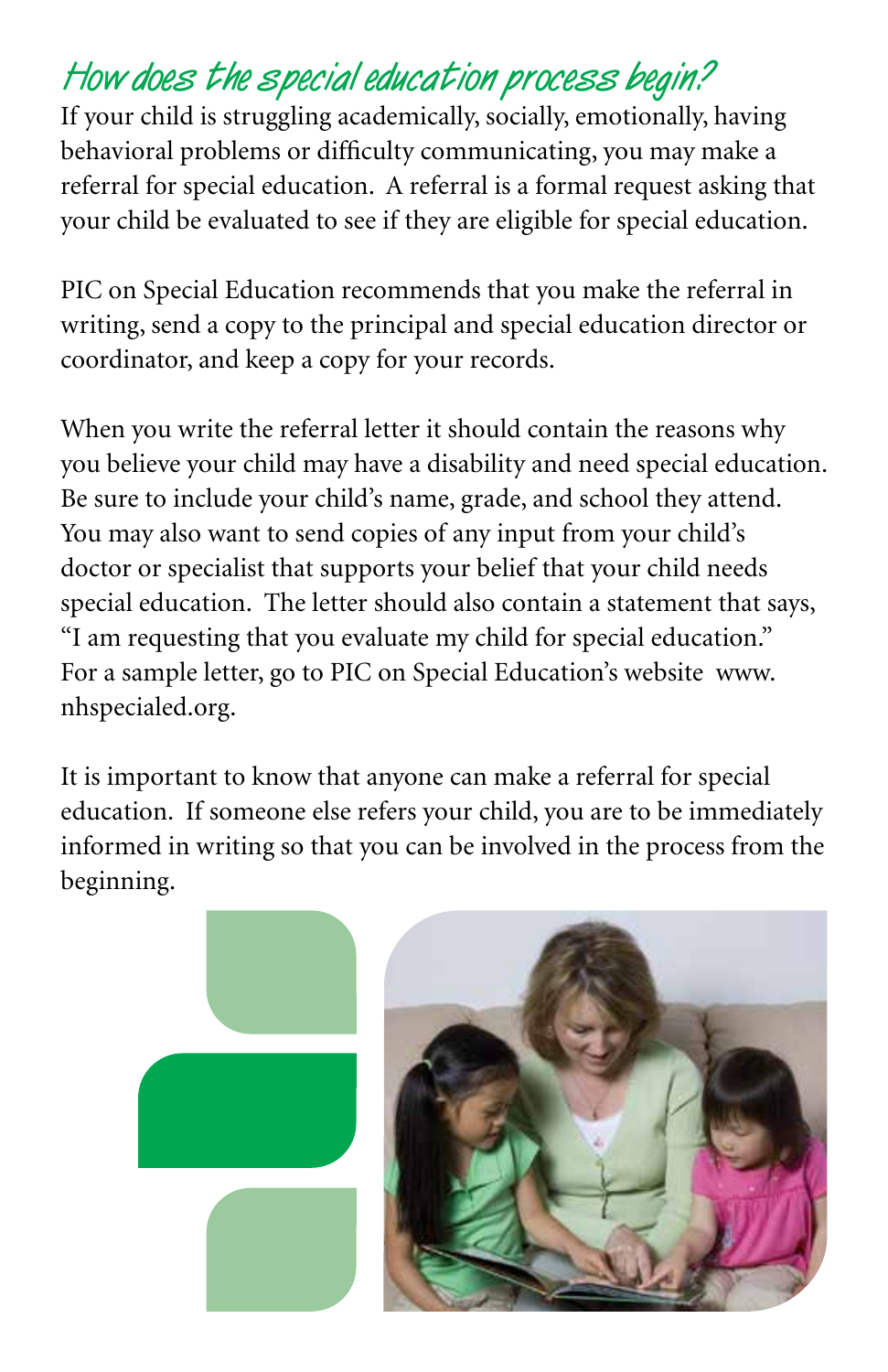# **What happens after the school receives my referral letter?**

Once the school district receives a referral, you will receive a written invitation to attend an Individualized Education Program (IEP) Team meeting to discuss the referral. The law says that the school district must respond to all referrals that are made about a child by holding a meeting of the IEP Team within 15 business days. This initial meeting to address the referral is a called a **Disposition of Referral meeting**.

The written meeting invitation will include the date, time and place of the meeting, the purpose as well as who else is invited to the meeting. As with any IEP meeting, if you are unable to attend the meeting at the scheduled date and time, you can contact the school and reschedule, providing a few dates and times that work for you.





## **Who is the IEP Team?**

The IEP (Individualized Education Program) Team is a group of individuals, primarily school personnel, service providers, and you, the parent(s), that are responsible for making all special education decisions. The IEP Team is responsible for determining eligibility for special education, developing, reviewing, or revising the IEP, and placement. When you attend a Disposition of Referral meeting (and any other meeting), you are participating as a member of the IEP Team. Your voice is important.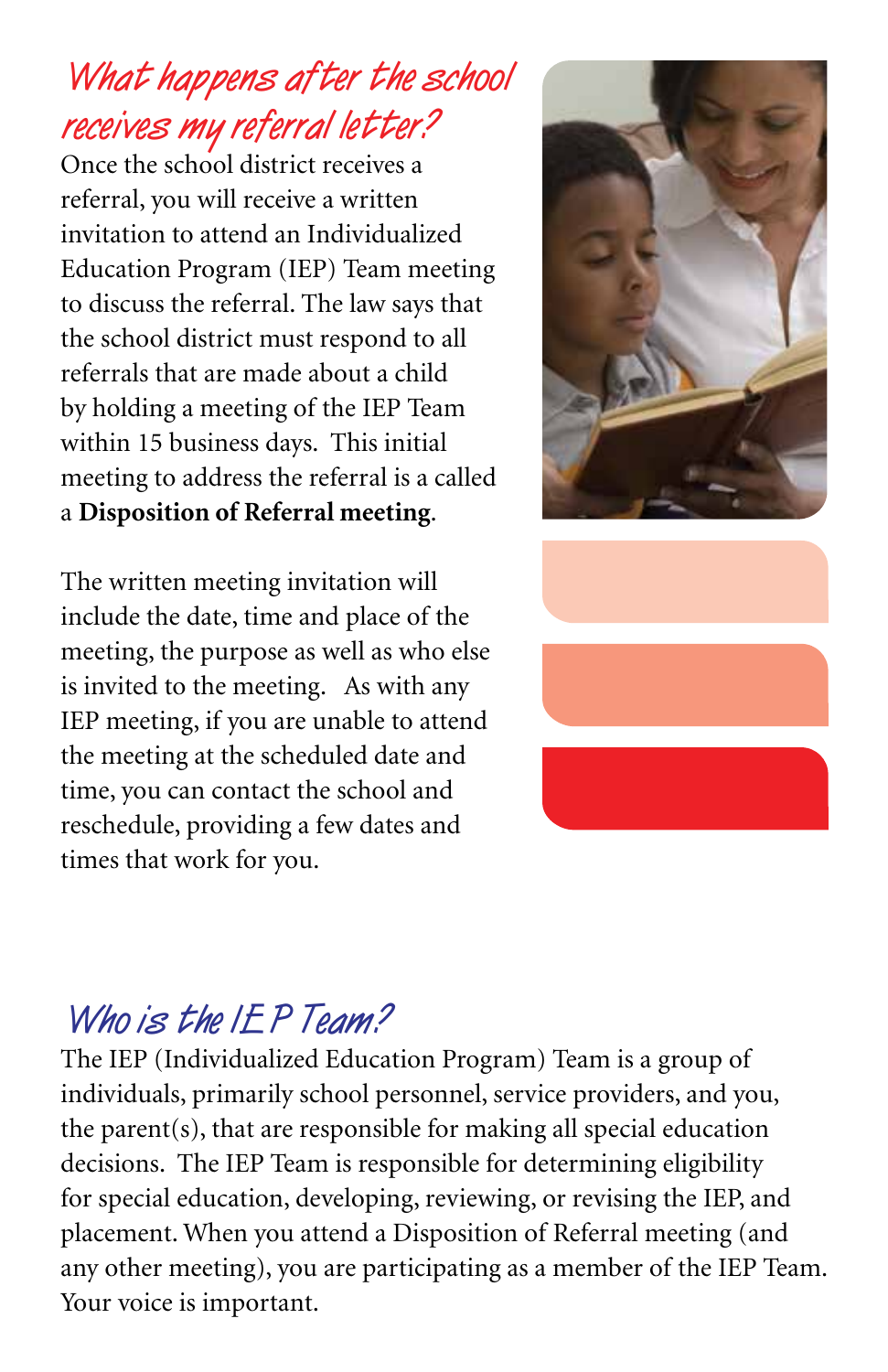You are an important IEP Team member because you play a crucial role in the education of your child. You will be with your child throughout the education process. You know:

- ❖ Your child's unique characteristics, strengths, needs, learning style and what motivates him/her
- ❖ Important historical information about your child, including family, medical and developmental history
- ❖ What has and has not worked in the past to help your child

Having this information will help the other members of the IEP Team get to know your child and make appropriate decisions.

# **What happens at the**

# **Disposition of Referral meeting?**

At this meeting, the IEP Team, which includes you, the parent(s), will meet to review all available information about your child. This includes report cards, any standardized tests that your child may have taken and input from you and your child's teacher. You should bring samples of your child's schoolwork or reports, including any medical information that supports your concerns.

At this meeting, the IEP Team will make a decision about what to do with the referral for special education. To do this, the IEP Team will first discuss whether your child's needs can be met through regular education services available to all children.



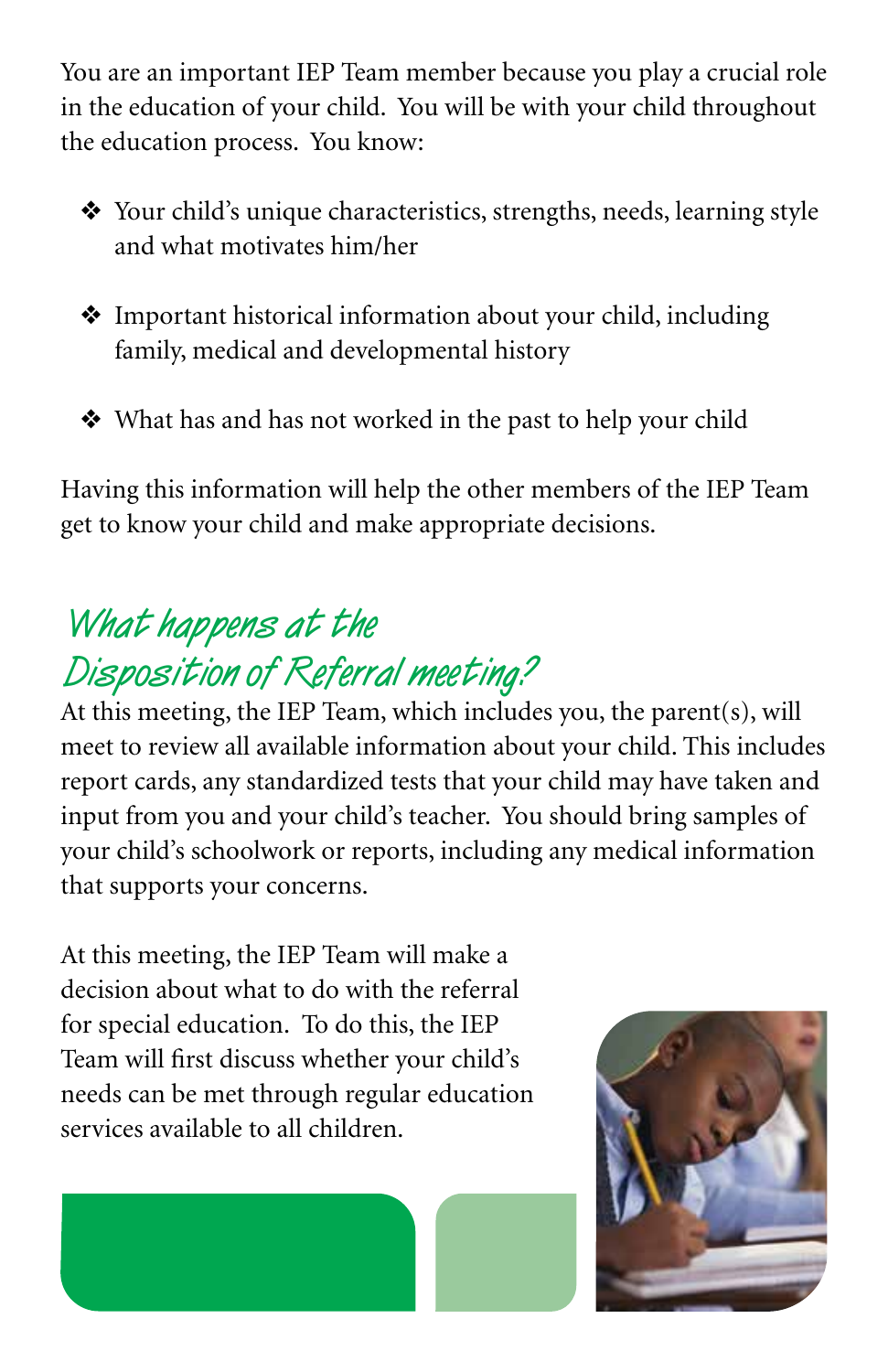

At the Disposition of Referral meeting, the IEP Team may decide:

- ❖ They need further information (additional testing) to determine whether your child is eligible for special education. To do this testing the IEP Team needs your written permission
- ❖ An evaluation for special education is not necessary because the IEP Team does not suspect that your child has a disability and requires special education

Whatever decision the IEP Team makes, the school must provide you with Written Prior Notice (specific information in writing) that explains why they propose to conduct an evaluation or are refusing the request. Written Prior Notice (WPN) will also explain how the IEP Team came to that decision and what information they used as a basis for making that choice.

Remember, IEP Team decisions are based on facts presented at the meeting and the feedback from you and the other IEP Team members. If an agreement cannot be reached about the need for further educational testing to determine eligibility for special education, or about whether your child is eligible based on the information that has just been discussed, the school district may make a proposal (WPN) to which you can agree or disagree.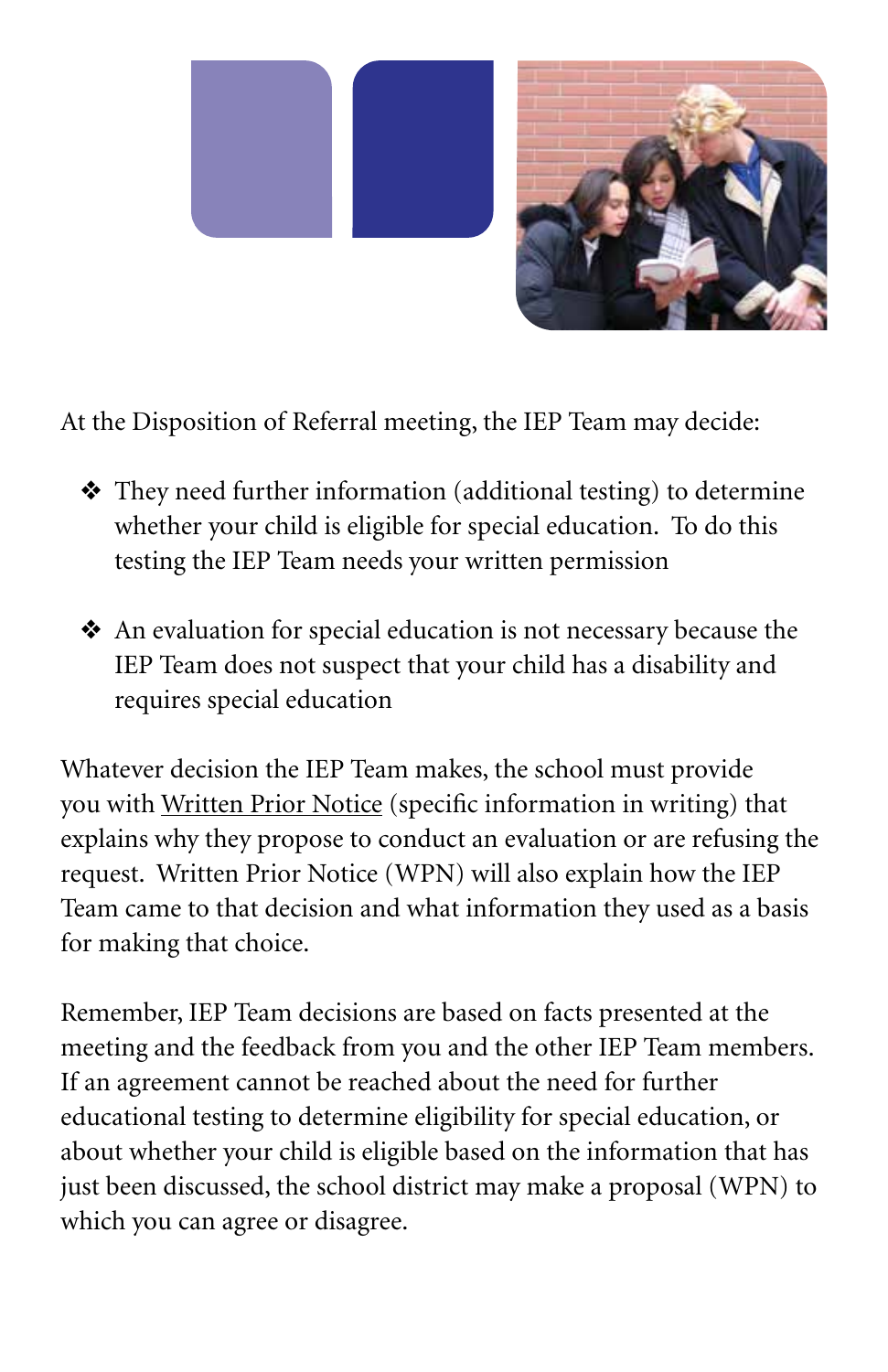#### **You have 14 calendar days to make any decision and sign any**

**documents.** This means that you can tell the school that you would like to think about what was given to you before you sign anything. You may choose to provide consent (agree) to the proposal, provide partial consent or refuse consent (disagree). Feel free to use some or all of the 14 days to make a decision. You should never feel pressured to sign anything right away.

If you disagree with an IEP Team decision there are steps you can take. You can:

- ❖ Ask for another meeting to discuss the issues further
- ❖ Request mediation or one of the other dispute resolution processes. For more information contact PIC on Special Education



# **What happens if the IEP Team decides to evaluate?**

When an IEP Team determines that more testing is necessary to determine if your child is eligible for special education and to understand the educational needs of your child, you will be asked for your written consent to evaluate. The consent form will include the kinds of tests that your child will be given.

Once the IEP Team has your written consent to test your child, they have **60 calendar days to complete the initial evaluations** and hold a meeting to discuss the test results and determine eligibility for special education. *For more information on reevaluations, please contact PIC on Special Education.*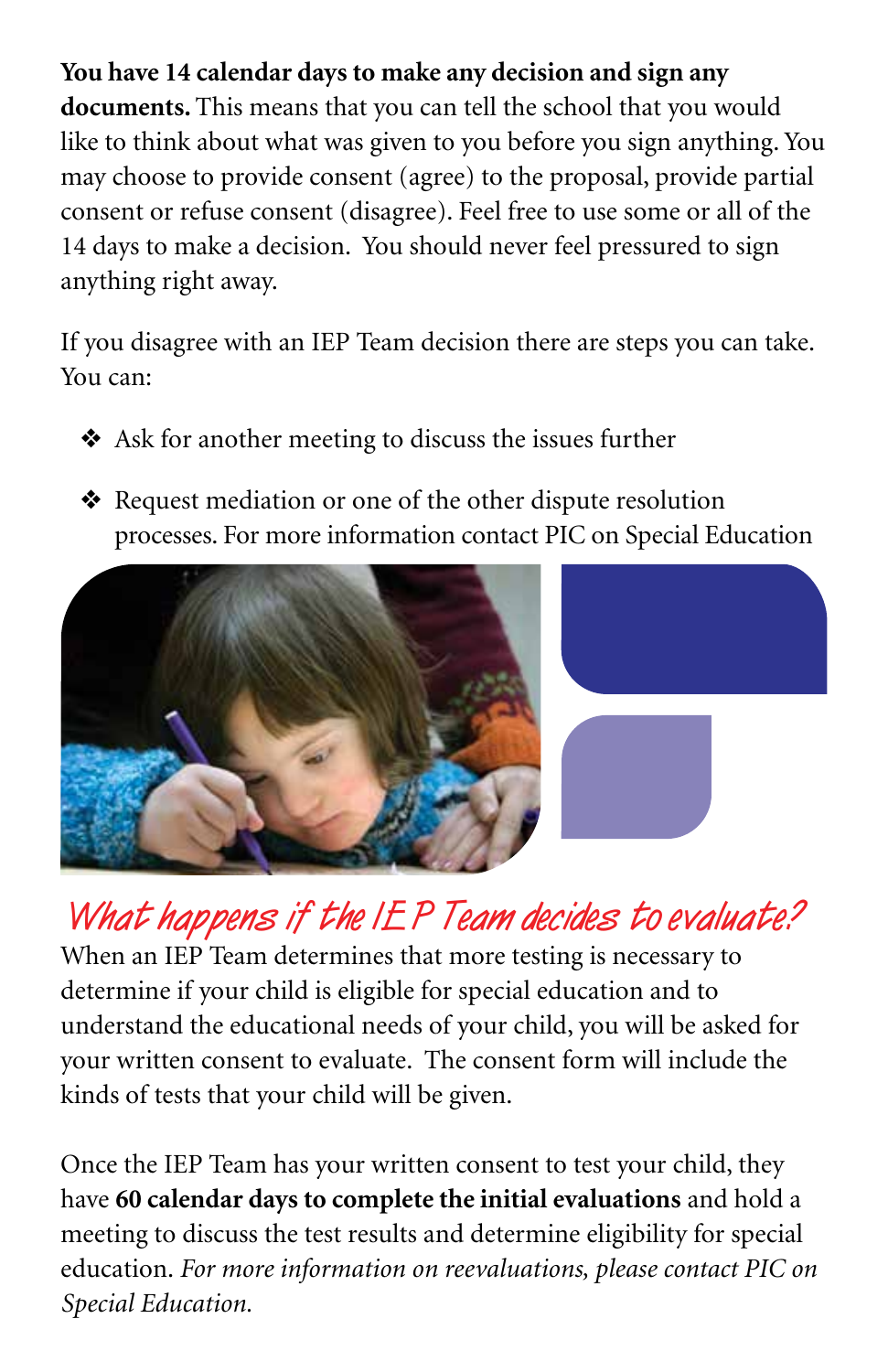#### **What does an evaluation include?**

The purpose of an evaluation is to:

❖ Determine eligibility for special education

- ❖ Gather information to determine your child's educational needs
- ❖ Guide the decisions to be made about how to meet your child's educational needs

Your child's evaluation must be individualized and assess all areas of suspected disability. The evaluation must gather information about your child's functional, developmental, and academic performance, and include information provided by you, the parent.

When conducting an evaluation it is necessary to examine all areas that are impacted by your child's suspected disability including social and emotional development and behavior. Evaluations are used to establish baseline information on your child and to recognize areas of strengths and concern. This may include health, hearing, vision, social and emotional status (including behavioral needs), general intelligence, academic performance, communication and motor abilities, daily living skills, vocational needs, and the need for assistive technology.

The school must provide you with written copies of each examiner's evaluation and assesment reports by US mail or other agreed upon method at least 5 days prior to the IEP Team meeting.

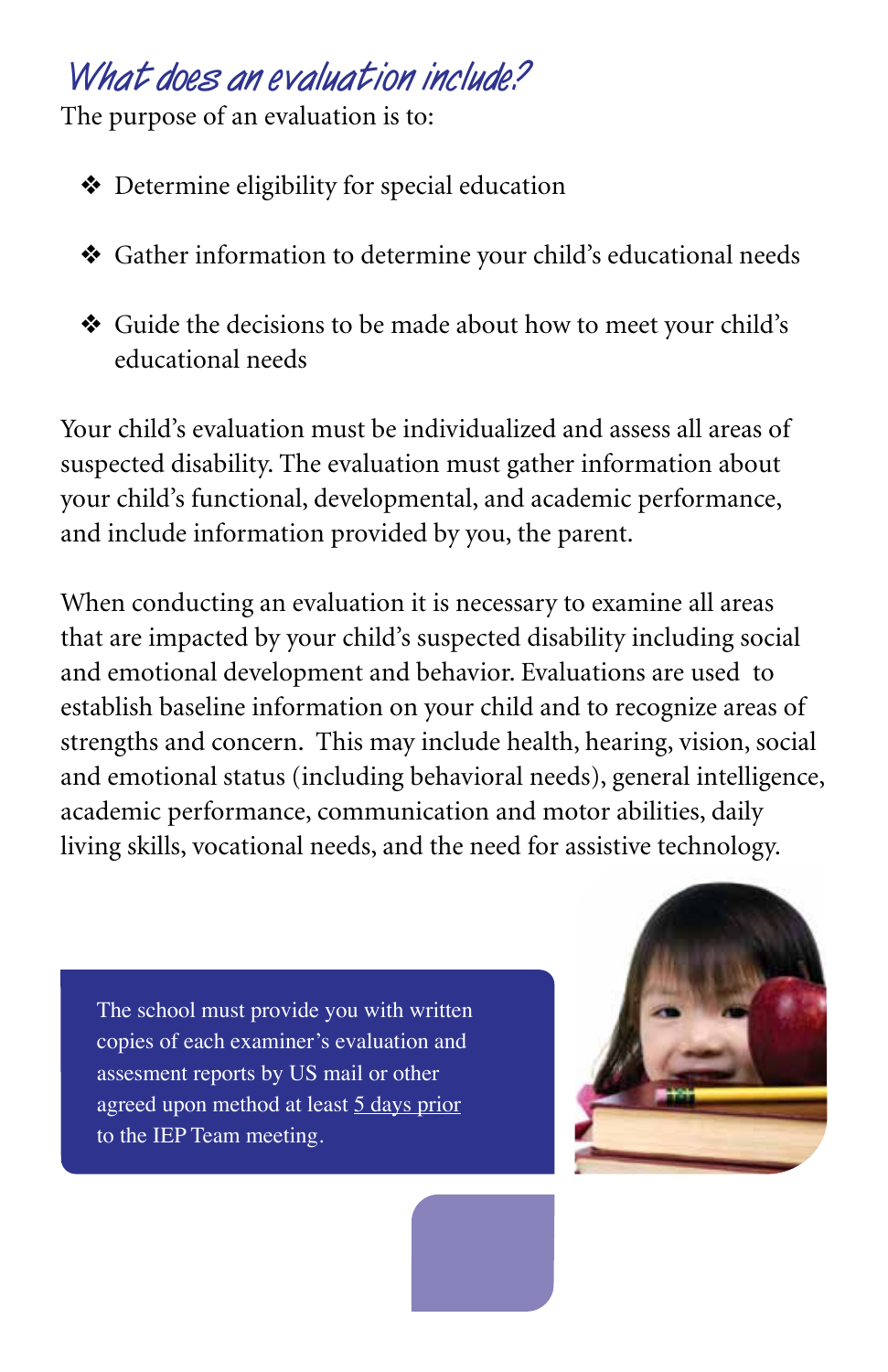### **Who will test your child?**

The *NH Rules for the Education of Children with Disabilities*, NH's special education regulations, lists who is qualified to diagnose and evaluate children who are being considered for specific categories of disabilities. An on-line version of the *NH Rules for the Education of Children with Disabilities* may be found at the NH Department of Education's website at https://www.education.nh.gov/instruction/ special\_ed/documents/newly\_adopted\_nh\_rules.pdf

# **What happens after the evaluation?**

Once the evaluation is complete, the IEP Team must meet to review the evaluation results. An individual who can interpret the instructional implications of the evaluation and what those mean for your child's education is a required member of the IEP Team.

The IEP Team will use the information from the evaluations as well as any other available information to determine whether your child is eligible for special education services. This is your opportunity to ask as many questions as you want about what your child was asked to do on each test, how your child learns and how the disability impacts your child in the classroom.

To be eligible for special education your child must have an educational disability and because of that disability, require special education and/or related services such as speech and language therapy, physical therapy etc. Your child will be indentified in one or more of the disability categories defined in the *NH Rules for the Education of Children with Disabilities.* 

If you disagree with the school's evaluations, you may request an independent educational evaluation (IEE) at public expense or you





may pay for one yourself. *For more information on IEEs contact PIC on Special Education.*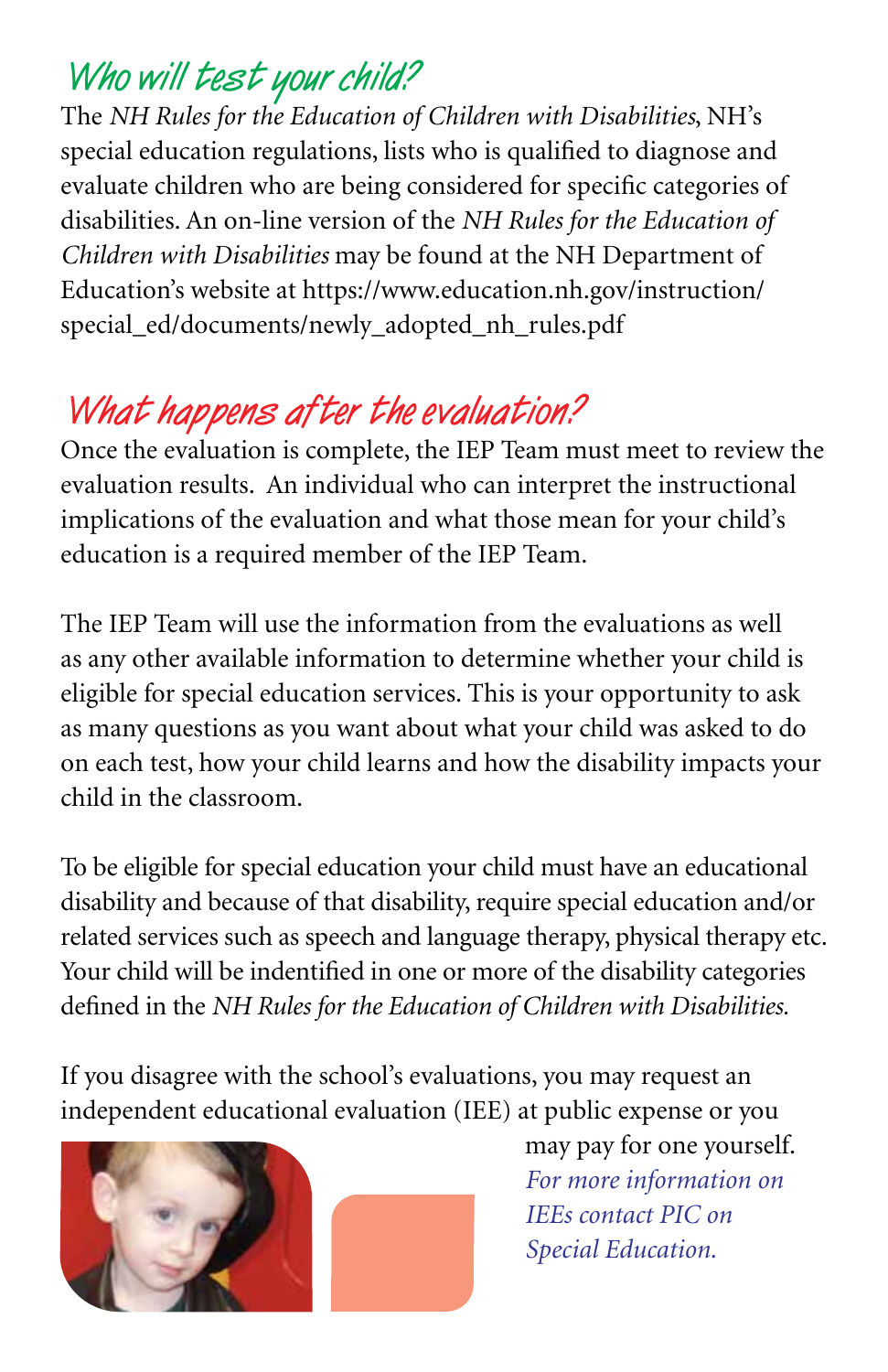# **What happens if my child is found eligible for special education?**

Once your child is determined eligible for special education, the IEP Team meets to develop a plan to address your child's educational needs. This plan is called an Individualized Educational Program (IEP). The IEP Team must meet to develop your child's IEP within 30 days after your child is found eligible for special education. The school district may combine meetings and want to start drafting the IEP when your child is found eligible for special education. If you do not feel comfortable starting to draft the IEP at this meeting, you can ask to schedule another meeting to draft the IEP.



# **What is the IEP?**

The Individualized Educational

Program (IEP) is the written document that describes the special educational services that your child will receive. The IEP should be written clearly so that you and your child's teachers/service providers understand the goals and services to be provided to your child.

The IEP includes measurable annual goals and short-term objectives or benchmarks. You may find these objectives helpful in understanding and monitoring your child's progress. The IEP also states how your child's progress will be measured and how and when you will be informed of your child's progress.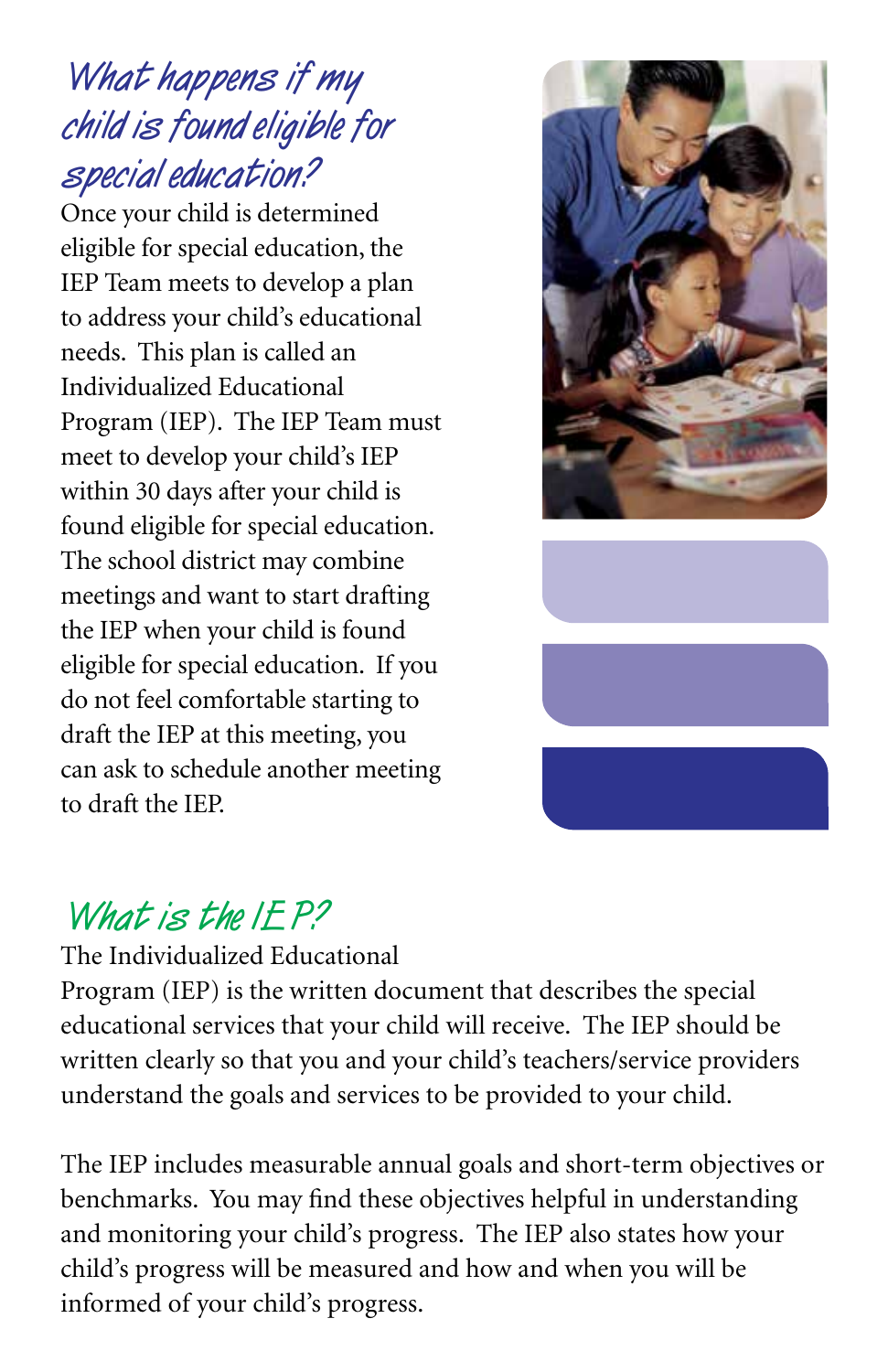**You have up to 14 calendar days after the school district sends Written Prior Notice with the proposed IEP to review and provide consent to the IEP. This is also true for other documents requiring your signature.** If you disagree with the IEP, you may ask for another meeting, provide partial consent, request mediation, a neutral conference or a due process hearing. Asking the NH Department of Education to provide an IEP Facilitator is another way for the IEP Team to continue working together when there are disagreements or difficulty completing the work of the IEP Team. *For more information on alternative dispute resolution options, contact PIC on Special Education.* 

**The first/initial IEP does not become effective until it is agreed upon and signed by you (the parent) and <sup>a</sup> school district representative.** 



Short-term objectives or benchmarks must be written for all children unless you, the parent(s), determine they are unnecessary for all or some of your child's annual goals.

#### **Where will my child receive services?**

After the IEP has been developed and agreed upon, the IEP Team meets to determine the **Least Restrictive Environment** (LRE) in which your child will receive special education and related services described in their IEP. This is known as your child's placement. LRE means that, generally, your child will be educated with his/her typical peers in the regular education classroom in the school your child would attend if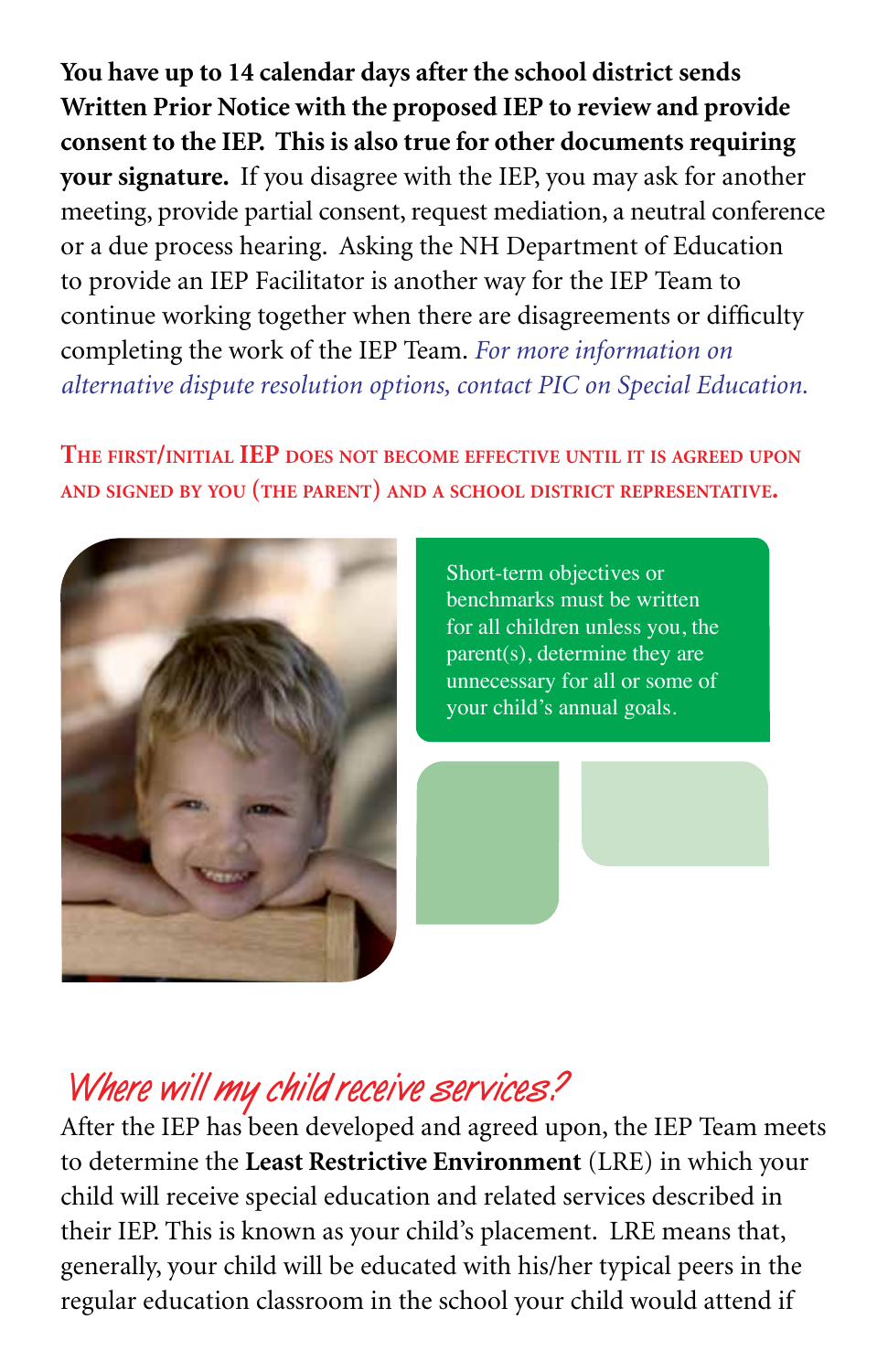he/she did not have a disability. Your child will be removed from the regular education classroom in the neighborhood school only if the IEP Team determines that your child's needs cannot be met in that setting, even with added support for your child and/or his/her teacher. If your child needs a different setting, the IEP Team may choose a placement from a range of options. The *NH Rules for the Education of Children with Disabilities* lists the types of educational settings in which children with disabilities ages 3 - 6 and 6 - 21 may be taught.



The IEP Team, which includes the parent(s), determines placement in the Least Restrictive Environment.

# **How often is an IEP reviewed?**

The IEP must be reviewed and revised once a year so that it continues to meet your child's needs. You or any IEP Team member who has concerns about your child's progress or who believes changes are needed to the IEP may request that an IEP Team meeting be held.

If you make a written request for an IEP meeting, a meeting must be held within 21 calendar days or the school must give you Written Prior Notice that states why they are refusing to schedule a meeting.

Once your child begins receiving special education, he or she will be reevaluated at least once every three years to ensure the IEP Team has current information to base their decisions on. Parents (and other IEP Team members) can request testing at anytime if there are any concerns.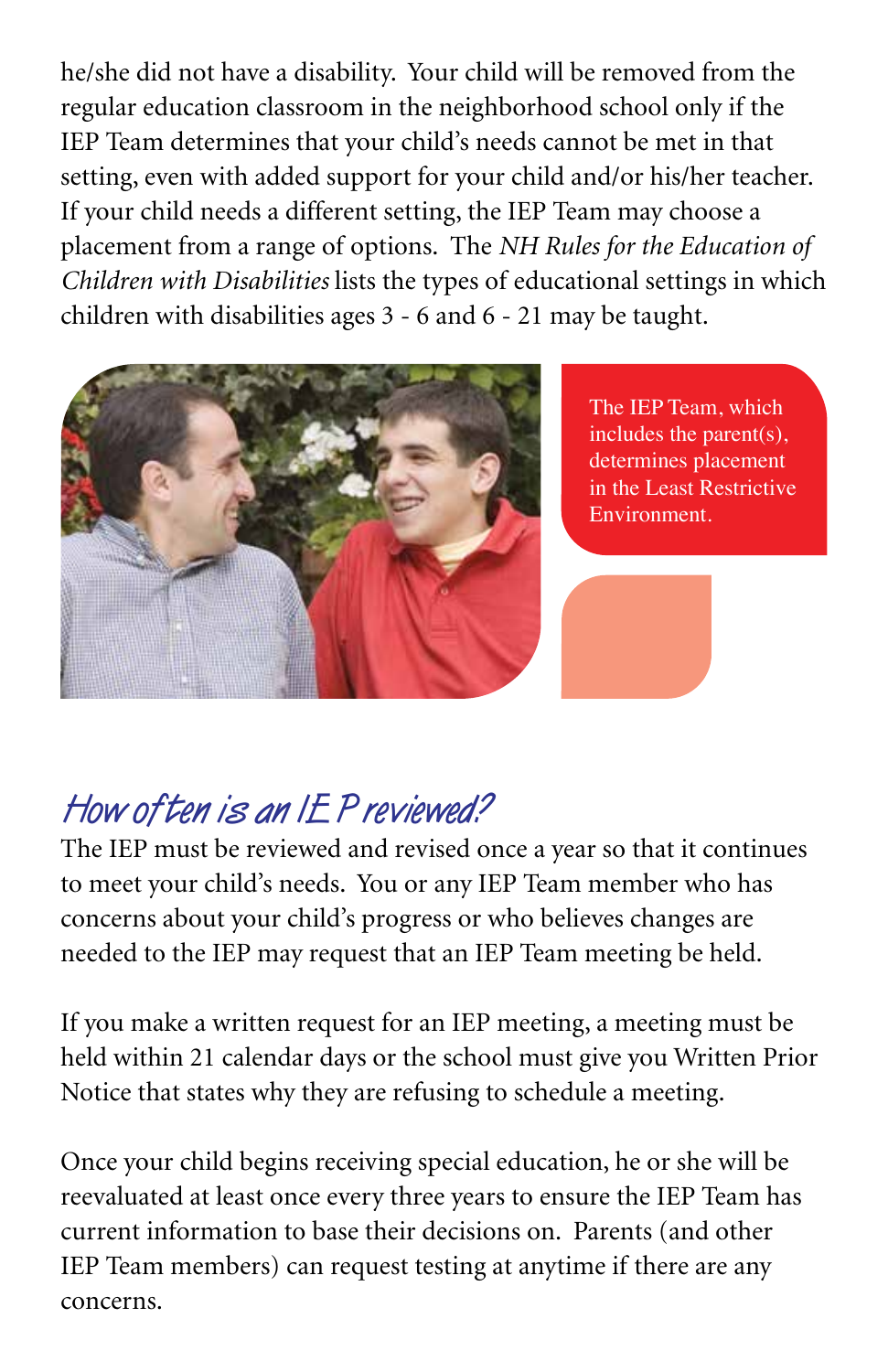Your child must also be reevaluated if the IEP Team is considering removing special education services.

Remember, working together as a team and keeping the lines of communication open between you and the school will help your child succeed in school.

Any time a parent makes a written request for an IEP Team meeting, the school must schedule the meeting within 21 days or provide the parent with Written Prior Notice stating why they are refusing to hold the IEP Team meeting.

# **How can I best work with my child's IEP Team?**

It's important for you to know about the special education process and how to be an effective member of your child's IEP Team. Attending a free PIC on Special Education workshop on the special education process is one way you can become more knowledgeable in your role as an IEP Team member.

Before an IEP meeting, make a list of any questions you may have or things that you want to share. Be prepared to share information you may have about your child and his/her disability. During an IEP meeting, listen carefully and try to be open to hearing what others on the IEP Team have to say.

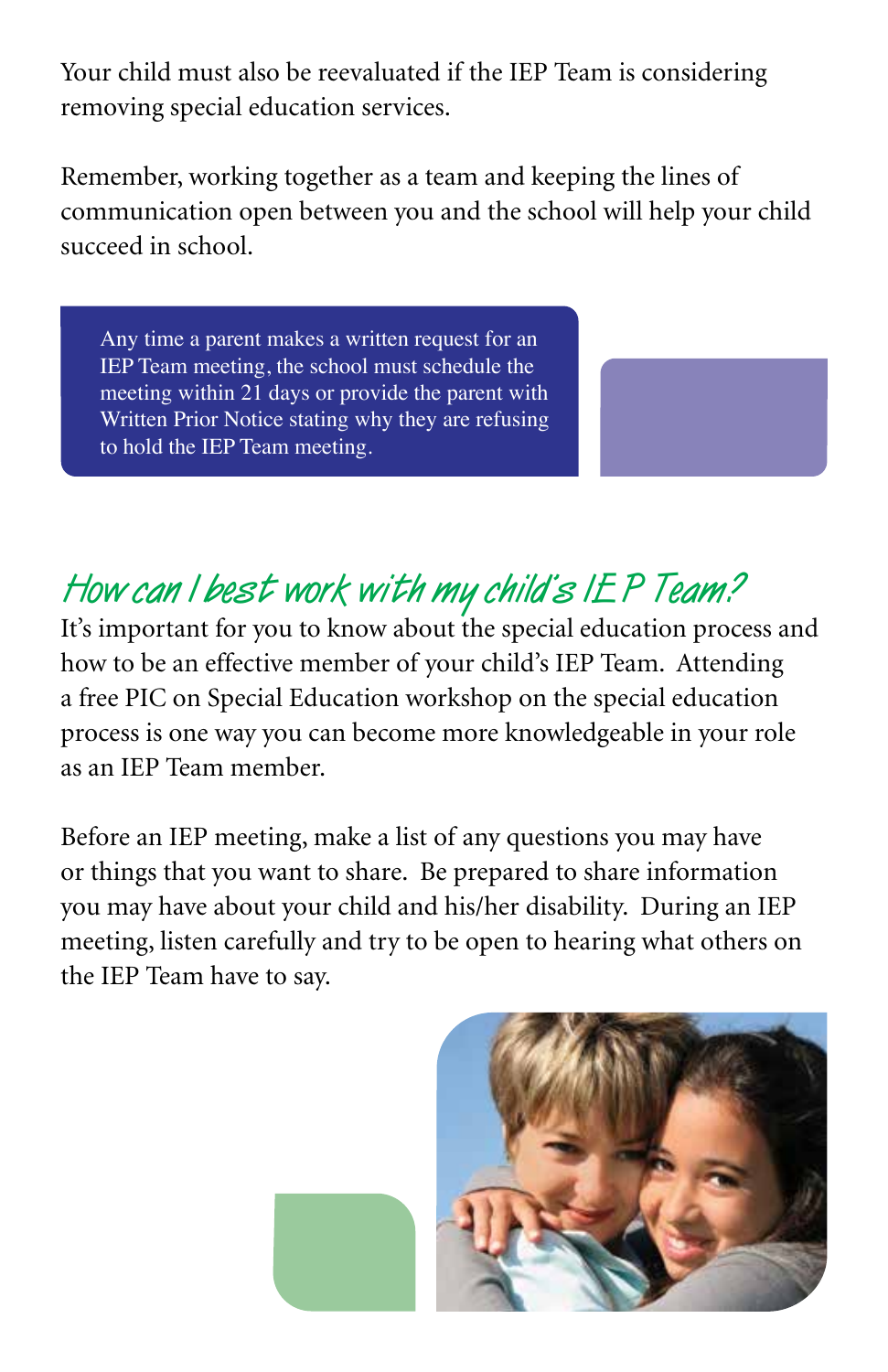

# **What questions can you ask to learn more about special education?**

- ❖ How will I know if my child is making progress?
- ❖ Who is responsible to ensure that my child reaches all the goals in his/her IEP?
- ❖ If I am concerned with my child's current progress in school, who do I contact?
- ❖ What if my child improves and does not need as much help?
- ❖ Will my child have to leave the regular classroom to receive services?
- ❖ How can we regularly communicate about how my child is doing?
- ❖ What can I do at home to help my child succeed in school?

You may have additional questions and should feel comfortable asking anything. This is one way that you can be sure that you are well informed and the school is aware of your concerns.

For a more detailed description of the special education process contact PIC on Special Education and ask for a free copy of the *Steps in the NH Special Education Process*. This booklet can also be found at www.nhspecialed.org.